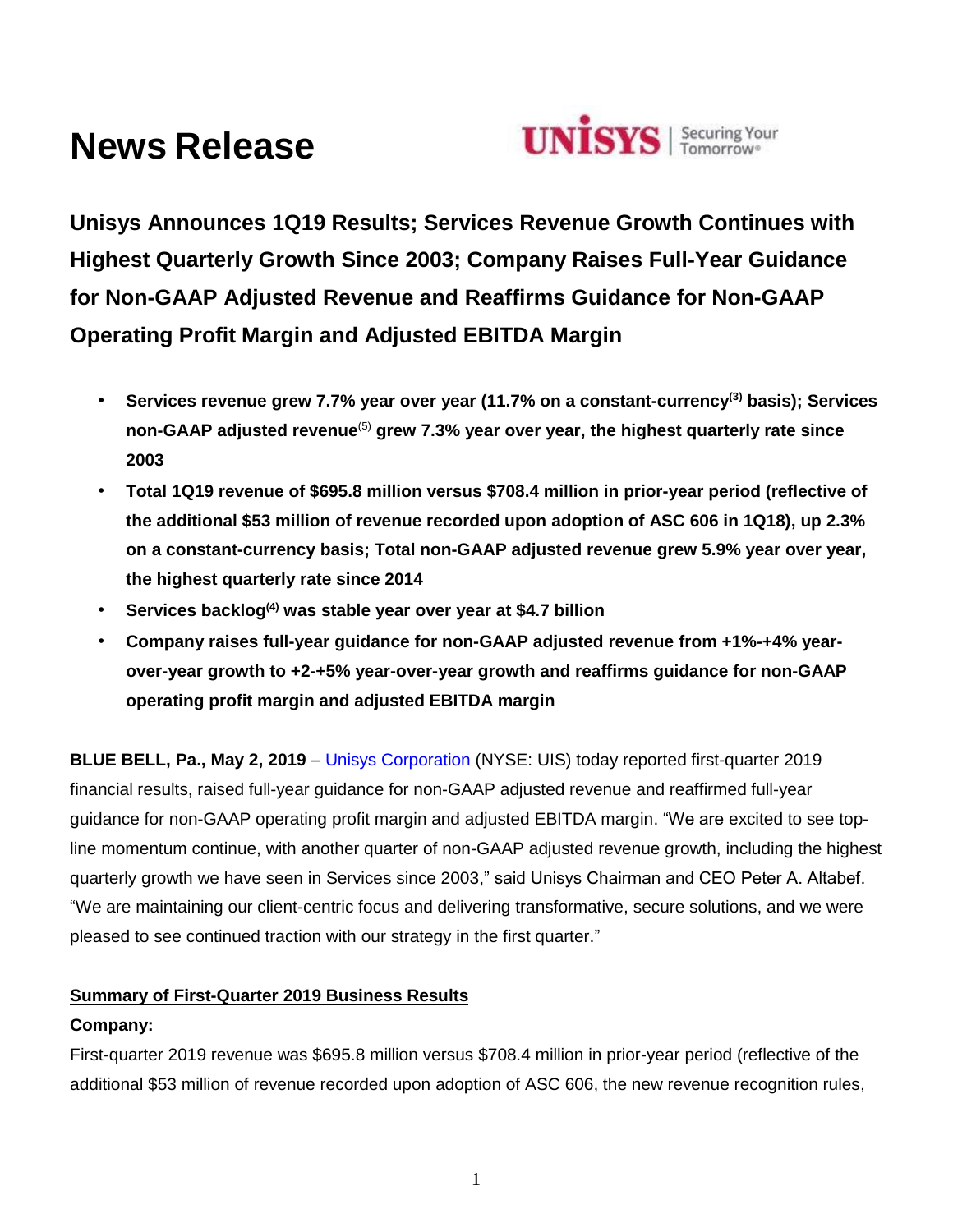in the first quarter of 2018), up 2.3% year over year on a constant-currency basis. Non-GAAP adjusted revenue grew 5.9% to \$693.8 million.

Operating profit margin in the first quarter 2019 was 6.2%. The non-recurring adjustment required by the adoption of ASC 606 increased operating profit by \$53 million and operating profit margin by 700 basis points in the prior-year period, with overall operating profit margin down 820 basis points year over year as reported. Non-GAAP operating profit<sup>(6)</sup> margin was down 80 basis points year over year to 6.4%. This more modest decline was due largely to the impact of new business within Services. As seen in recent quarters, new Services contracts can impact margins, as costs are incurred ahead of revenue reaching its run rate, and this was the case during the first quarter 2019.

Net loss for the first quarter 2019 was \$19.4 million, versus net income of \$40.6 million in the prior-year period. Diluted loss per share was \$0.38, versus diluted earnings per share of \$0.62 in the prior-year period. Prior-year period net income included \$47.7 million, or \$0.76 per diluted share, related to the initial adoption of ASC 606. Non-GAAP diluted earnings per share<sup>(12)</sup> was \$0.15 versus \$0.19 in the prior-year period, driven by similar factors as non-GAAP operating income.

Adjusted EBITDA<sup>(11)</sup> for the first quarter 2019 was \$82.4 million, versus \$92.9 million in the prior-year period, driven largely by the same new business that impacted operating profit. Net income margin was (2.8)% versus 5.7% in the prior-year period, largely driven by the initial impact of the adoption of ASC 606, which contributed 680 basis points to net income margin in the prior-year period. Adjusted EBITDA margin was 11.9%, versus 14.2% in the prior-year period, driven by similar factors that impacted operating income. The year-over-year delta in adjusted EBITDA is slightly greater than that for non-GAAP operating income due to lower depreciation and amortization in the first quarter 2019 as compared to the prior-year period.

First-quarter 2019 cash flow used in operations was \$70.4 million versus \$50.2 million in the prior-year period, with the year-over-year decline largely driven by discount-related prepayments of start-up costs associated with a large new public sector deal and the timing of collections related to several large Technology and U.S. Federal contracts signed late in the quarter. Adjusted free cash flow  $(14)$  was \$(95.9) million in the first quarter 2019, versus \$(50.8) million in the prior-year period. The year-over-year decline in adjusted free cash flow was driven by the same factors that impacted operating cash flow, as well as increased capex from new business.

In the first quarter 2019, the company had a lighter renewal schedule than in the prior-year period. Additionally, in the first quarter 2018, the company signed its largest contract in a decade. These two factors resulted in Total Contract Value**(1)** (or "TCV") in the first quarter 2019 being down 30% year over

2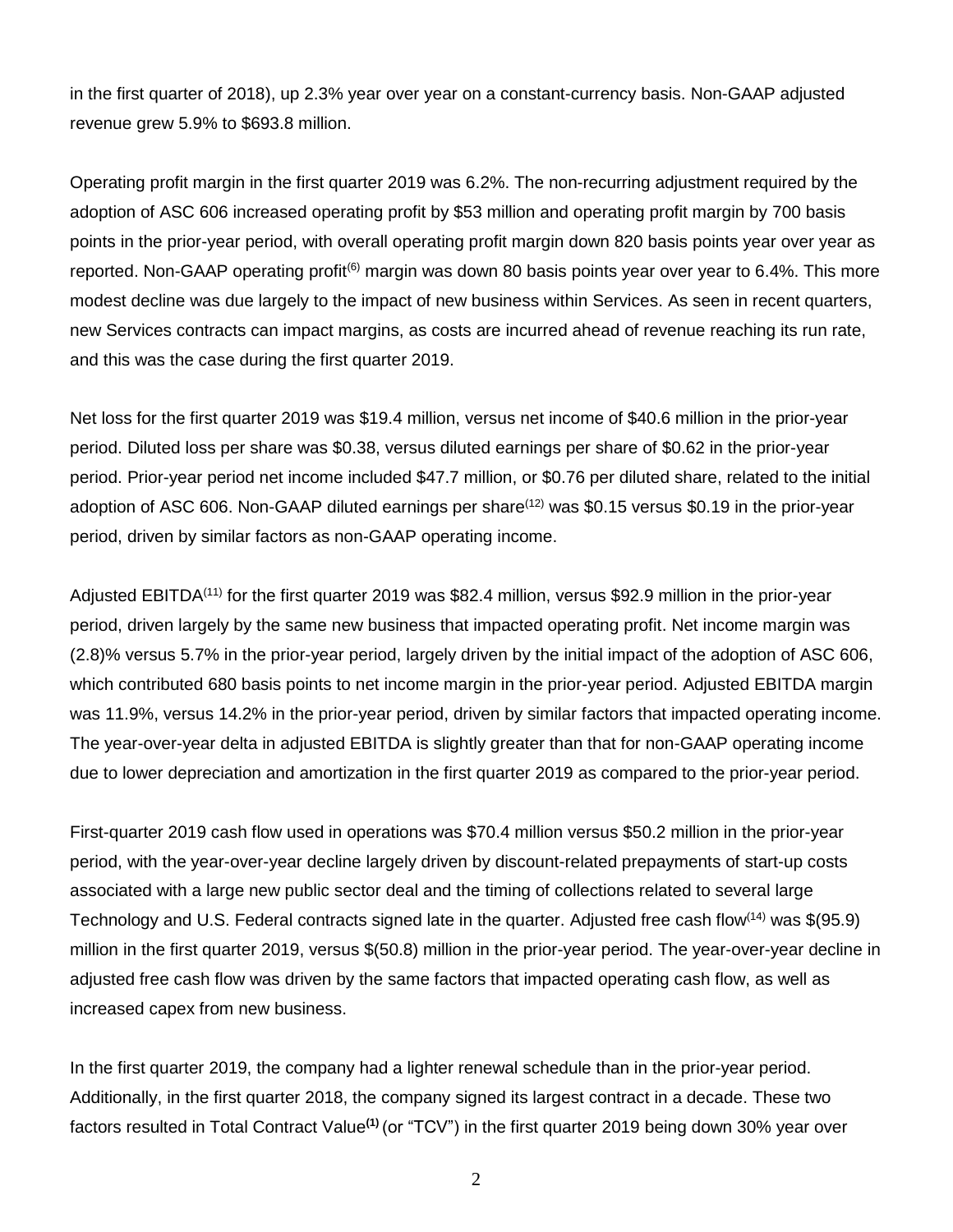year. However, at \$989 million, TCV was the highest quarterly amount since that first quarter of 2018. Additionally, new business TCV, which included the benefit of several large U.S. Federal deals, was up 3% year over year, even with the benefit of the large contract in the first quarter of 2018.

#### **Services:**

First-quarter 2019 Services revenue grew 7.7% year over year (or 11.7% in constant-currency) to \$612.1 million. Services non-GAAP adjusted revenue grew 7.3% year over year to \$610.1 million, marking the highest level of growth since 2003 for this segment. Services backlog was stable year over year to end the quarter at \$4.7 billion. As seen in recent quarters, new Services contracts can impact margins, as costs are incurred ahead of revenue reaching its run rate, and this was the case during the first quarter 2019 with an impact of 180 basis points on Services gross profit margin. As a result, Services gross profit margin was 15.4%, down 120 basis points year over year, and Services operating profit margin was 2.5%, down 50 basis points year over year. Non-GAAP adjusted Services gross profit<sup>(7)</sup> margin was 15.2%, down 140 basis points year over year (impacted by the previously-noted 180-basis-point impact of new business), and non-GAAP adjusted Services operating profit<sup>(8)</sup> margin was 2.2%, down 80 basis points year over year.

#### **Technology:**

In the first quarter of 2018, the company recorded an additional \$53 million of Technology revenue upon the adoption of ASC 606, which impacted the GAAP year-over-year compares in the first quarter 2019 for Technology revenue and margins. Technology revenue was \$83.7 million in the first quarter 2019 versus \$139.9 million in the prior-year period (down 40.2%, or 36.9% in constant currency). Non-GAAP adjusted Technology revenue for the first quarter 2019 was also down year over year, as expected due to the ClearPath Forward renewal schedule, but down a modest 3.7% year over year. Technology gross profit margin was 58.1% in the first quarter 2019 versus 68.9% in the prior-year period, while Technology operating profit margin was 34.1% versus 54.7% in the prior-year period. Non-GAAP adjusted Technology gross profit<sup>(9)</sup> margin for the first quarter 2019 increased 620 basis points year over year from 51.9% to 58.1%. Non-GAAP adjusted Technology operating profit<sup>(10)</sup> margin increased 420 basis points year over year from 29.9% to 34.1%. Non-GAAP adjusted Technology operating profit dollars were up 1.4% year over year, despite the modest decline in non-GAAP adjusted Technology revenue, helped by a higher mix of software versus the prior-year period.

#### **Select First-Quarter Contract Signings:**

In the first quarter, the company entered into several key contracts in each of its sectors including the following:

• U.S. Federal: Unisys was selected by the U.S. Air Force for an engagement to provide a package of Digital Workplace Services through which the Air Force will securely manage, maintain and monitor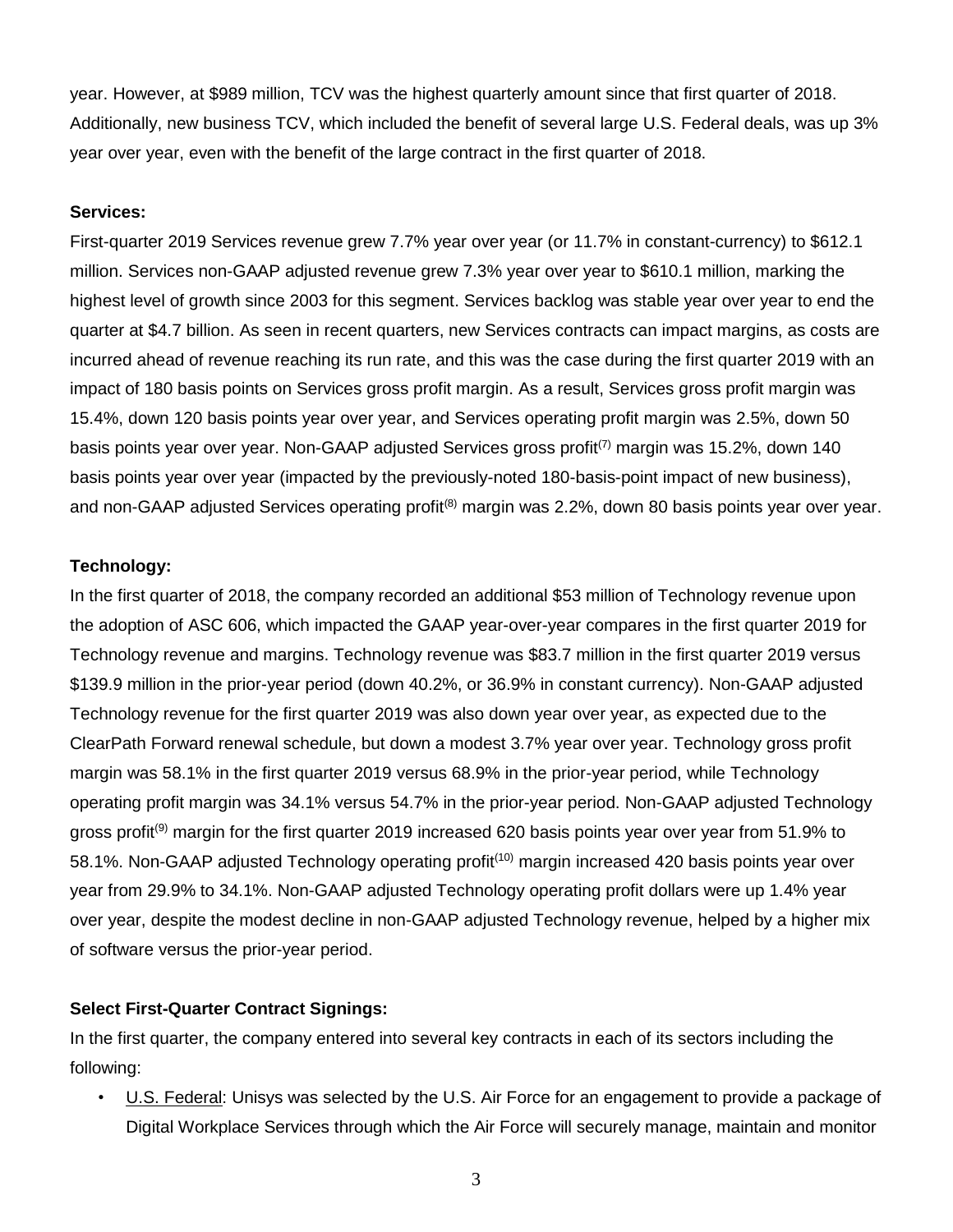its end-user desktop, laptop and mobile devices. To help the Air Force consolidate multiple service desks with varied tool sets into a single entity with complete oversight of services, Unisys will stand up a cloud-based ITSM solution and end-user device management solution as well as develop and roll out a self-service portal and call-management solution. Unisys also will automate security to ensure end-user devices comply with security rules before they can connect to Air Force networks.

- Public: A large U.S. state government agency expanded the scope of its existing work with Unisys to include additional cloud migration work, as part of an initiative to modernize services to citizens at a lower cost. This work is expected to improve the reliability, cybersecurity and cost-effectiveness of key state administrative operations by applying state-of-art IT practices, while shifting to a consumption-based pricing model to reduce capital costs.
- Commercial: A Unisys Stealth® reseller signed a contract with a leading U.S.-based retailer to provide Unisys Stealth security software, to be used to reduce their attack surface considerably while also helping them comply with various regulatory requirements such as PCI and GDPR, across more than 11,000 locations worldwide.
- Financial Services: Unisys renewed and expanded its contract with Banco Regional de Desenvolvimento do Extremo Sul, where the client will move to a new ClearPath Forward® solution. This new environment will enable the bank to process loans faster and give a better experience to its customers.

## **Conference Call**

Unisys will hold a conference call today at 5:00 p.m. Eastern Time to discuss its results. The listen-only webcast, as well as the accompanying presentation materials, can be accessed on the Unisys Investor website at [www.unisys.com/investor.](http://www.unisys.com/investor) Following the call, an audio replay of the webcast, and accompanying presentation materials, can be accessed through the same link.

(1) **Total Contract Value** – TCV is the estimated total contractual revenue related to contracts signed in the period including option years (U.S. Federal contracts only) and without regard for cancellation terms. New business TCV represents TCV attributable to new scope for existing clients and new logo contracts.

(2) **Annual Contract Value** – ACV represents the revenue expected to be recognized during the first twelve months following the signing of a contract in the period.

(3) **Constant currency** – The company refers to growth rates in constant currency or on a constant currency basis so that the business results can be viewed without the impact of fluctuations in foreign currency exchange rates to facilitate comparisons of the company's business performance from one period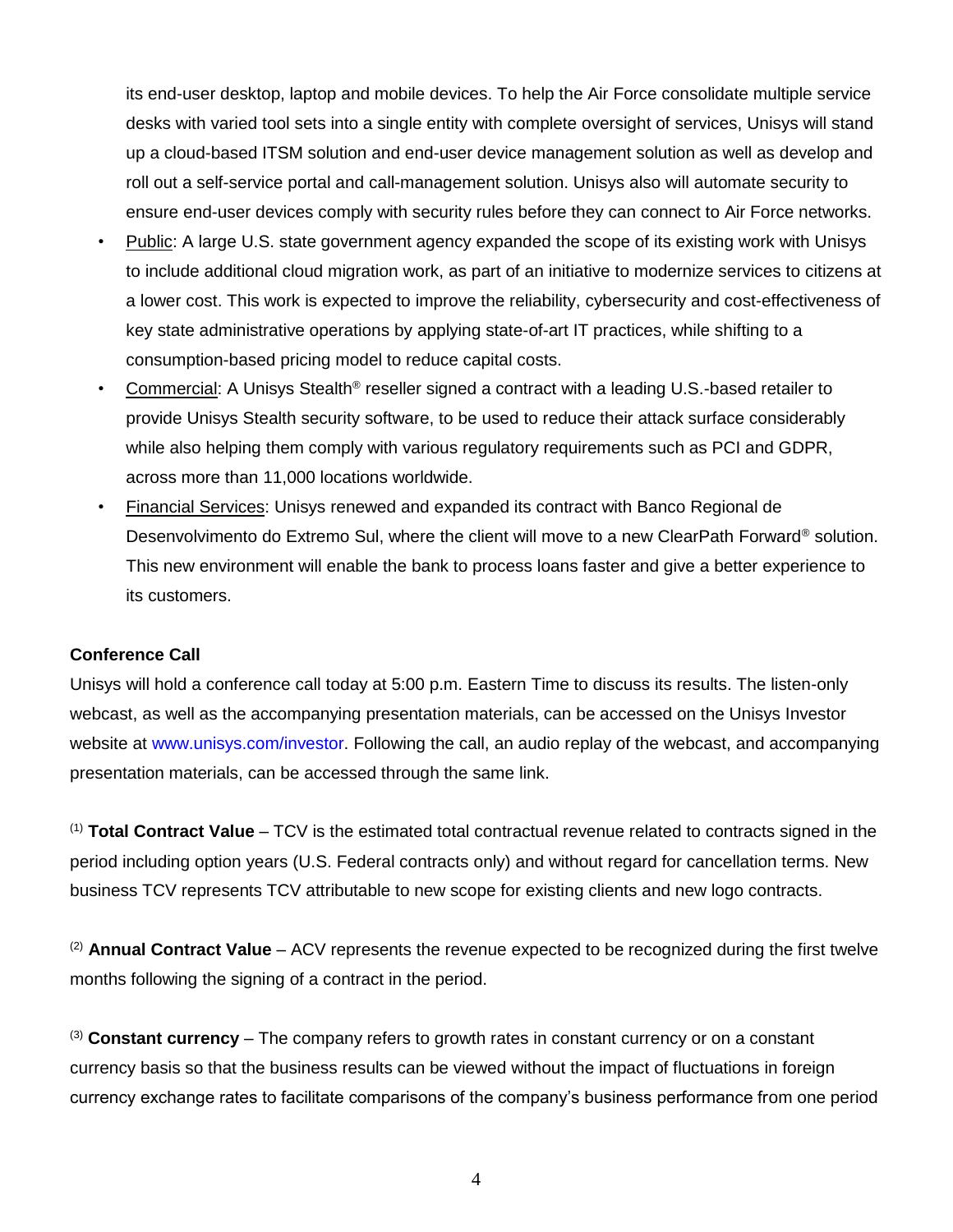to another. Constant currency is calculated by retranslating current and prior period results at a consistent rate.

(4) **Services Backlog** – Services Backlog is the balance of contracted services revenue not yet recognized, including only the funded portion of services contracts with the U.S. Federal government.

## **Non-GAAP and Other Information**

Although appropriate under generally accepted accounting principles ("GAAP"), the company's results reflect revenue and charges that the company believes are not indicative of its ongoing operations and that can make its revenue, profitability and liquidity results difficult to compare to prior periods, anticipated future periods, or to its competitors' results. These items consist of certain portions of revenue, postretirement and cost-reduction and other expense. Management believes each of these items can distort the visibility of trends associated with the company's ongoing performance. Management also believes that the evaluation of the company's financial performance can be enhanced by use of supplemental presentation of its results that exclude the impact of these items in order to enhance consistency and comparativeness with prior or future period results. The following measures are often provided and utilized by the company's management, analysts, and investors to enhance comparability of year-over-year results, as well as to compare results to other companies in our industry.

(5) **Non-GAAP adjusted revenue** – In 2018 and 2019, the company's non-GAAP results reflect adjustments to exclude certain revenue. In 2018, this includes revenue from software license extensions and renewals which were contracted for in 2017 and properly recorded as revenue at that time under the revenue recognition rules then in effect (ASC 605). Upon adoption of the new revenue recognition rules (ASC 606) on January 1, 2018, and since the company adopted ASC 606 under the modified retrospective method whereby prior periods were not restated, the company was required to include \$53 million in the cumulative effect adjustment to retained earnings on January 1, 2018. ASC 606 requires revenue related to software license renewals or extensions to be recorded when the new license term begins, which in the case of the \$53 million was January 1, 2018. The company has excluded revenue and related profit for these software licenses in its non-GAAP results since it has been previously reported in 2017. This is a one-time adjustment and it will not reoccur in future periods. Additionally, the company's non-GAAP results include adjustments to exclude certain revenue and related profit relating to reimbursements from the company's check-processing JV partners for restructuring expenses included as part of the company's restructuring program.

(6) **Non-GAAP operating profit** – The company recorded pretax post-retirement expense and pretax charges in connection with cost-reduction activities and other expenses. For the company, non-GAAP

5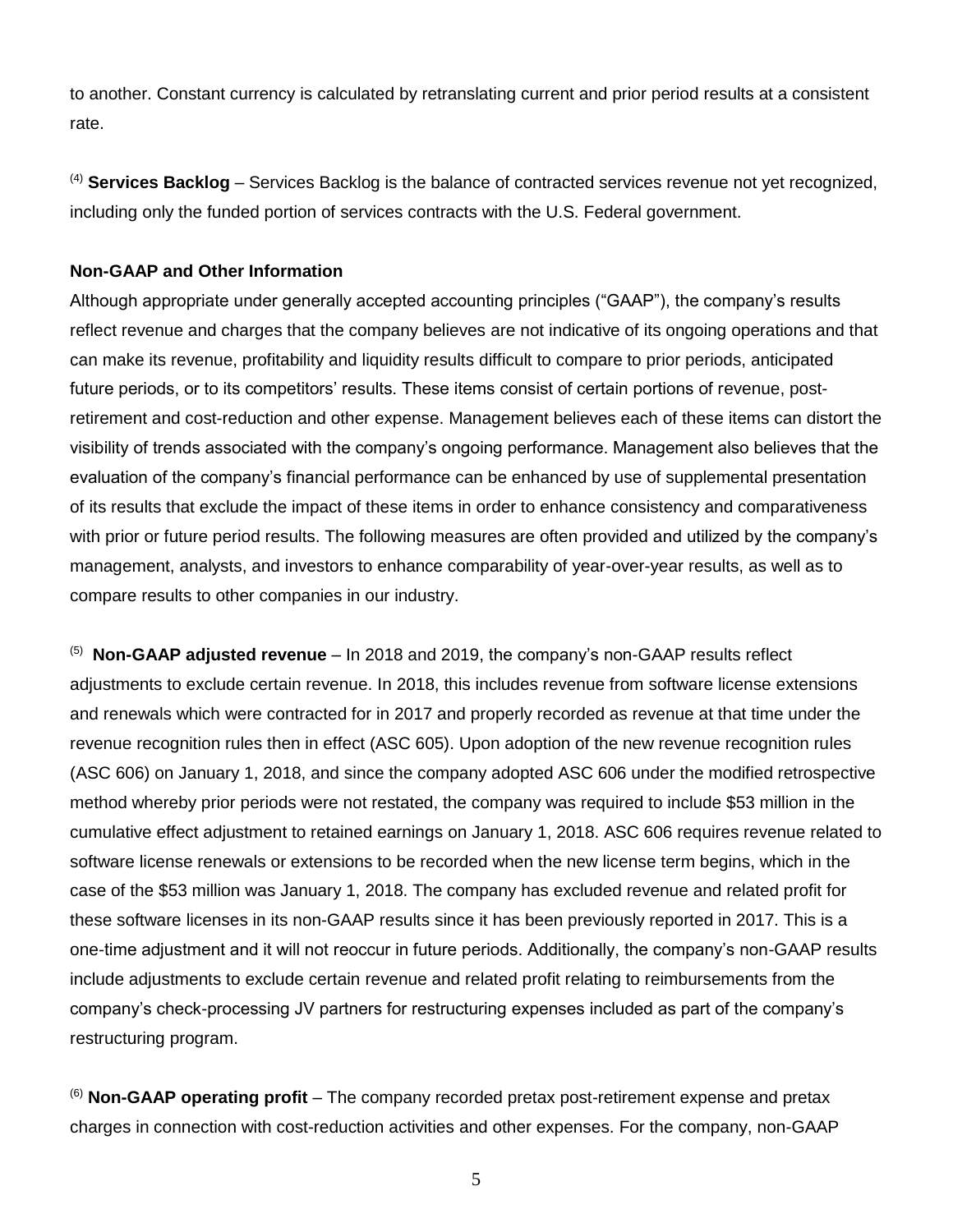operating profit excluded these items. The company believes that this profitability measure is more indicative of the company's operating results and aligns those results to the company's external guidance which is used by the company's management to allocate resources and may be used by analysts and investors to gauge the company's ongoing performance. During 2018 and 2019, the company included the non-GAAP adjustments discussed in (5) herein.

(7) **Non-GAAP adjusted Services gross profit** – During 2018 and 2019, the company included the adjustments discussed in (5) herein.

(8) **Non-GAAP adjusted Services operating profit** – During 2018 and 2019, the company included the adjustments discussed in (5) herein.

(9) **Non-GAAP adjusted Technology gross profit** – In the first quarter of 2018, the company included the ASC 606 adjustment discussed in (5) herein.

(10) **Non-GAAP adjusted Technology operating profit** – In the first quarter of 2018, the company included the ASC 606 adjustment discussed in (5) herein.

(11) **EBITDA & adjusted EBITDA** – Earnings before interest, taxes, depreciation and amortization ("EBITDA") is calculated by starting with net income (loss) attributable to Unisys Corporation common shareholders and adding or subtracting the following items: net income attributable to noncontrolling interests, interest expense (net of interest income), provision for income taxes, depreciation and amortization. Adjusted EBITDA further excludes post-retirement expense, cost-reduction and other expense, non-cash share-based expense, and other (income) expense adjustment. In order to provide investors with additional understanding of the company's operating results, these charges are excluded from the adjusted EBITDA calculation. During 2018 and 2019, the company included the adjustments discussed in (5) herein.

(12) **Non-GAAP diluted earnings per share** – The company has recorded post-retirement expense and charges in connection with cost-reduction activities and other expenses. Management believes that investors may have a better understanding of the company's performance and return to shareholders by excluding these charges from the GAAP diluted earnings/loss per share calculations. The tax amounts presented for these items for the calculation of non-GAAP diluted earnings per share include the current and deferred tax expense and benefits recognized under GAAP for these amounts. During 2018 and 2019, the company included the adjustments discussed in (5) herein.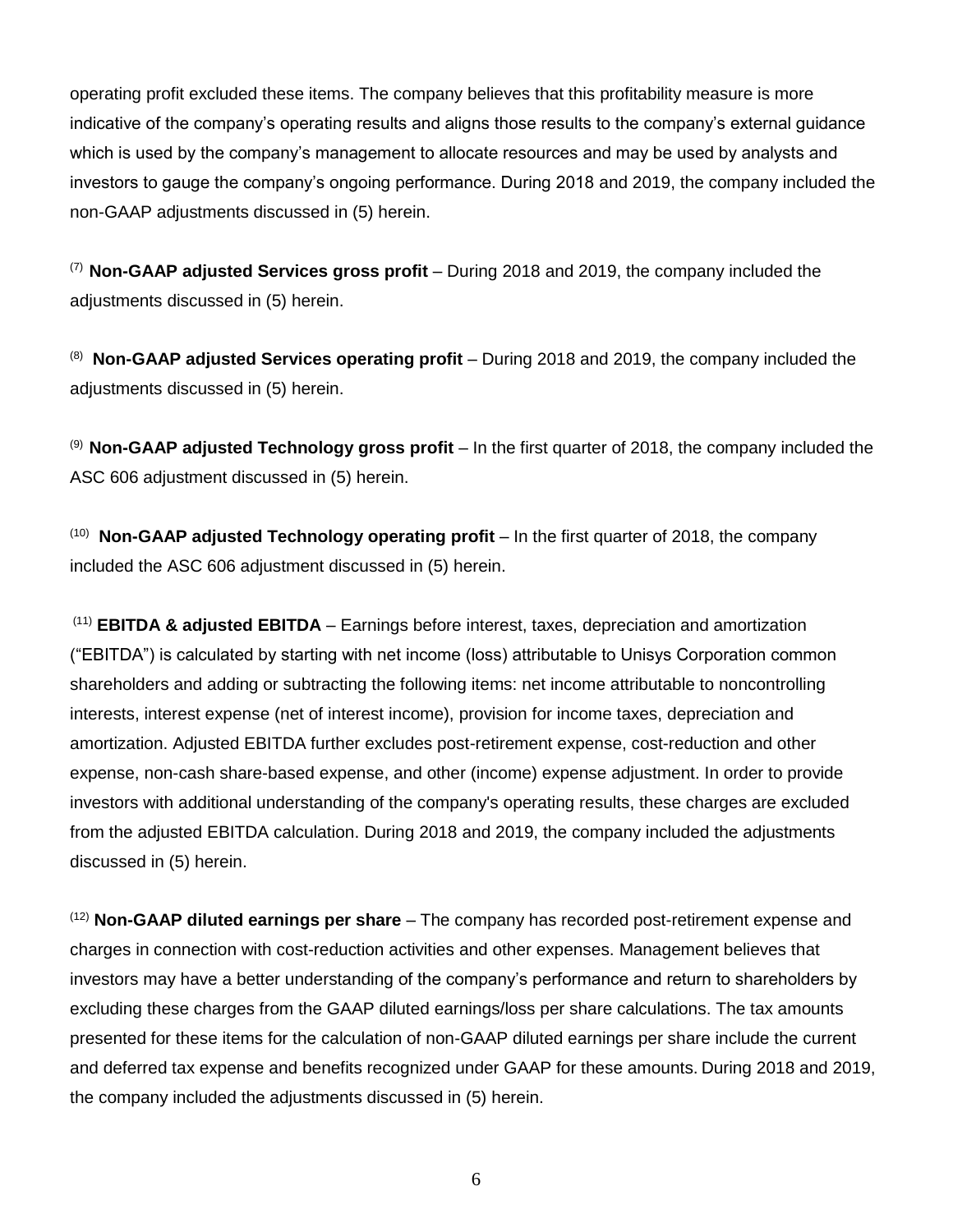(13) **Free cash flow** – The company defines free cash flow as cash flow from operations less capital expenditures. Management believes this liquidity measure gives investors an additional perspective on cash flow from on-going operating activities in excess of amounts used for reinvestment.

(14) **Adjusted free cash flow** – Because inclusion of the company's post-retirement contributions and costreduction charges/reimbursements and other payments in free cash flow may distort the visibility of the company's ability to generate cash flow from its operations without the impact of these non-operational costs, management believes that investors may be interested in adjusted free cash flow, which provides free cash flow before these payments. This liquidity measure was provided to analysts and investors in the form of external guidance and is used by management to measure operating liquidity.

#### **About Unisys**

Unisys is a global information technology company that builds high-performance, security-centric solutions for the most demanding businesses and governments on Earth. Unisys offerings include security software and services; digital transformation and workplace services; industry applications and services; and innovative software operating environments for high-intensity enterprise computing. For more information on how Unisys builds better outcomes securely for its clients across the Government, Financial Services and Commercial markets, visit [www.unisys.com.](http://www.unisys.com/)

#### **Forward-Looking Statements**

Any statements contained in this release that are not historical facts are forward-looking statements as defined in the Private Securities Litigation Reform Act of 1995. Forward-looking statements include, but are not limited to, any projections of earnings, revenues, annual contract value, total contract value, new business ACV or TCV, backlog or other financial items; any statements of the company's plans, strategies or objectives for future operations; statements regarding future economic conditions or performance; and any statements of belief or expectation. All forward-looking statements rely on assumptions and are subject to various risks and uncertainties that could cause actual results to differ materially from expectations. In particular, statements concerning annual and total contract value are based, in part, on the assumption that all options of the contracts (Federal only) included in the calculation of such value will be exercised and that each of those contracts will continue for their full contracted term. Risks and uncertainties that could affect the company's future results include, but are not limited to, the following: our ability to improve revenue and margins in our services business; our ability to maintain our installed base and sell new solutions in our technology business; the potential adverse effects of aggressive competition in the information services and technology marketplace; our significant pension obligations and required cash contributions and requirements to make additional significant cash contributions to our defined benefit pension plans; cybersecurity breaches could result in significant costs and could harm our business and

7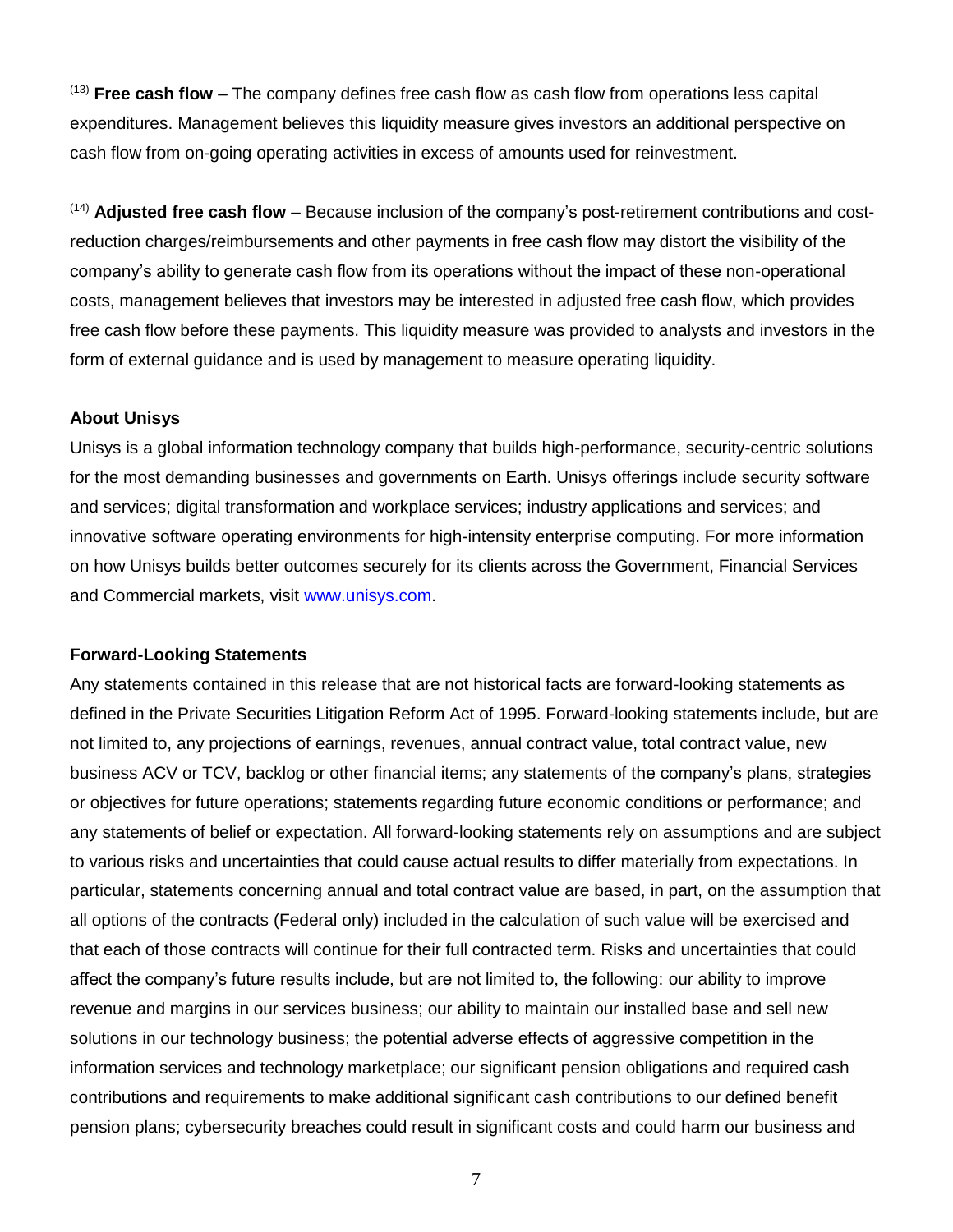reputation; the potential adverse effects of a U.S. Federal government shutdown; our ability to effectively anticipate and respond to volatility and rapid technological innovation in our industry; our ability to retain significant clients; our contracts may not be as profitable as expected or provide the expected level of revenues; the risks of doing business internationally when a significant portion of our revenue is derived from international operations; our ability to access financing markets; the impact of Brexit could adversely affect the company's operations in the United Kingdom as well as the funded status of the company's U.K. pension plans; our ability to attract, motivate and retain experienced and knowledgeable personnel in key positions; contracts with U.S. governmental agencies may subject us to audits, criminal penalties, sanctions and other expenses and fines; a significant disruption in our IT systems could adversely affect our business and reputation; we may face damage to our reputation or legal liability if our clients are not satisfied with our services or products; the business and financial risk in implementing future acquisitions or dispositions; the performance and capabilities of third parties with whom we have commercial relationships; an involuntary termination of the company's U.S. qualified defined benefit pension plans; the potential for intellectual property infringement claims to be asserted against us or our clients; the possibility that legal proceedings could affect our results of operations or cash flow or may adversely affect our business or reputation; the adverse effects of global economic conditions, acts of war, terrorism or natural disasters and the company's consideration of all available information following the end of the quarter and before the filing of the Form 10-Q and the possible impact of this subsequent event information on its financial statements for the reporting period. Additional discussion of factors that could affect the company's future results is contained in its periodic filings with the Securities and Exchange Commission. The company assumes no obligation to update any forward-looking statements.

#### **Contacts:**

Investors: Courtney Holben, Unisys, 215-986-3379 courtney.holben@unisys.com

Media: John Clendening, Unisys, 214-403-1981 john.clendening@unisys.com

###

#### RELEASE NO.: 0502/9676

Unisys and other Unisys products and services mentioned herein, as well as their respective logos, are trademarks or registered trademarks of Unisys Corporation. Any other brand or product referenced herein is acknowledged to be a trademark or registered trademark of its respective holder.

UIS-Q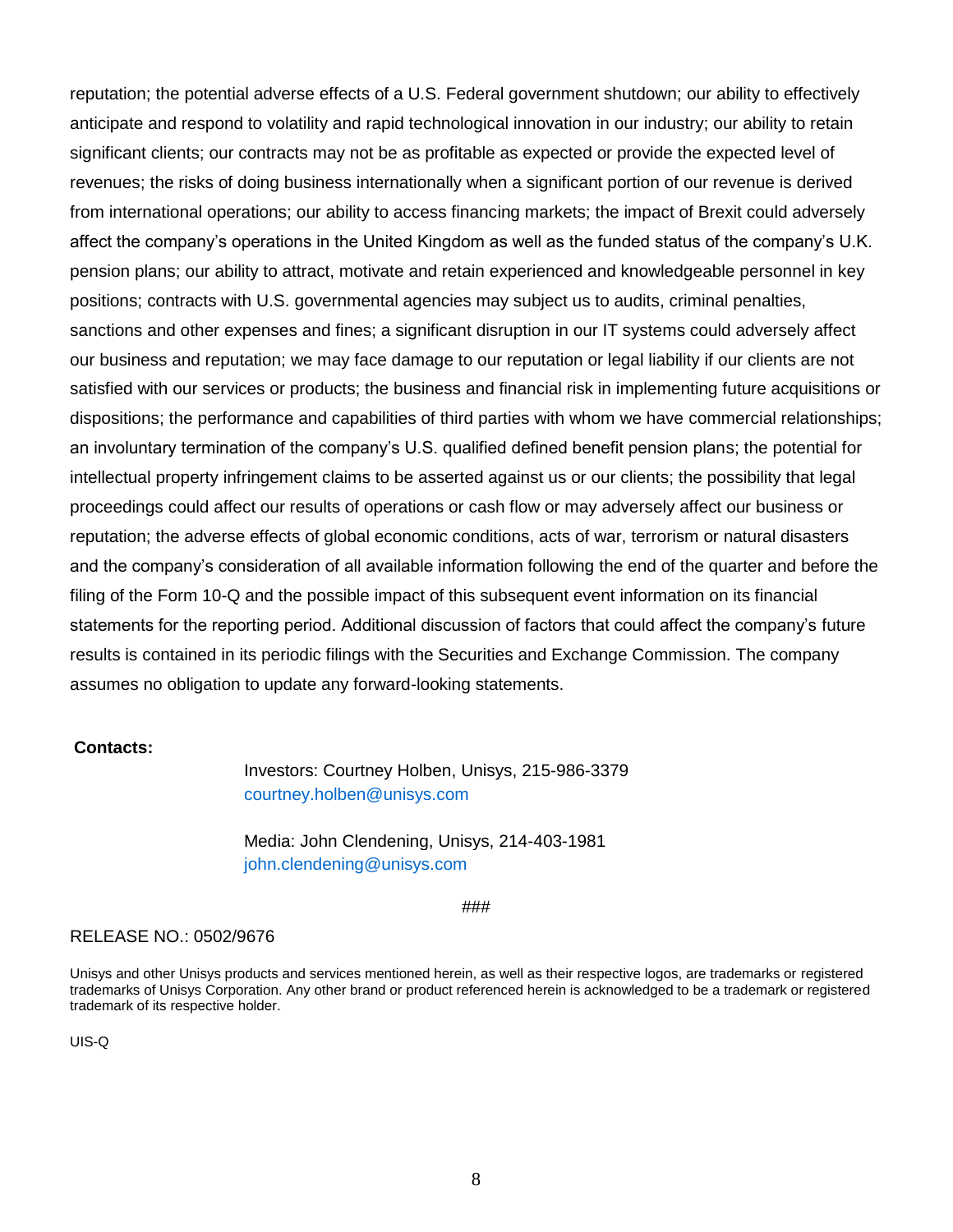#### **UNISYS CORPORATION CONSOLIDATED STATEMENTS OF INCOME (Unaudited) (Millions, except per share data)**

|                                                                          | <b>Three Months Ended</b><br>March 31, |             |    |        |
|--------------------------------------------------------------------------|----------------------------------------|-------------|----|--------|
|                                                                          |                                        | 2019        |    | 2018   |
| Revenue                                                                  |                                        |             |    |        |
| Services                                                                 | \$                                     | 612.1 \$    |    | 568.5  |
| Technology                                                               |                                        | 83.7        |    | 139.9  |
|                                                                          |                                        | 695.8       |    | 708.4  |
| <b>Costs and expenses</b>                                                |                                        |             |    |        |
| Cost of revenue:                                                         |                                        |             |    |        |
| <b>Services</b>                                                          |                                        | 511.9       |    | 470.9  |
| Technology                                                               |                                        | 34.0        |    | 36.3   |
|                                                                          |                                        | 545.9       |    | 507.2  |
| Selling, general and administrative                                      |                                        | 98.0        |    | 90.9   |
| Research and development                                                 |                                        | 9.0         |    | 8.5    |
|                                                                          |                                        | 652.9       |    | 606.6  |
| <b>Operating profit</b>                                                  |                                        | 42.9        |    | 101.8  |
| Interest expense                                                         |                                        | 15.5        |    | 16.6   |
| Other income (expense), net                                              |                                        | (30.4)      |    | (22.6) |
| Income (loss) before income taxes                                        |                                        | (3.0)       |    | 62.6   |
| Provision for income taxes                                               |                                        | 13.8        |    | 20.9   |
| <b>Consolidated net income (loss)</b>                                    |                                        | (16.8)      |    | 41.7   |
| Net income attributable to noncontrolling interests                      |                                        | 2.6         |    | 1.1    |
| Net income (loss) attributable to Unisys Corporation common shareholders | \$                                     | $(19.4)$ \$ |    | 40.6   |
| Earnings (loss) per share attributable to Unisys Corporation             |                                        |             |    |        |
| <b>Basic</b>                                                             | \$                                     | (0.38)      | \$ | 0.80   |
| <b>Diluted</b>                                                           | \$                                     | (0.38)      | \$ | 0.62   |
| Shares used in the per share computations (in thousands):                |                                        |             |    |        |
| <b>Basic</b>                                                             |                                        | 51,418      |    | 50,748 |
| <b>Diluted</b>                                                           |                                        | 51,418      |    | 72,943 |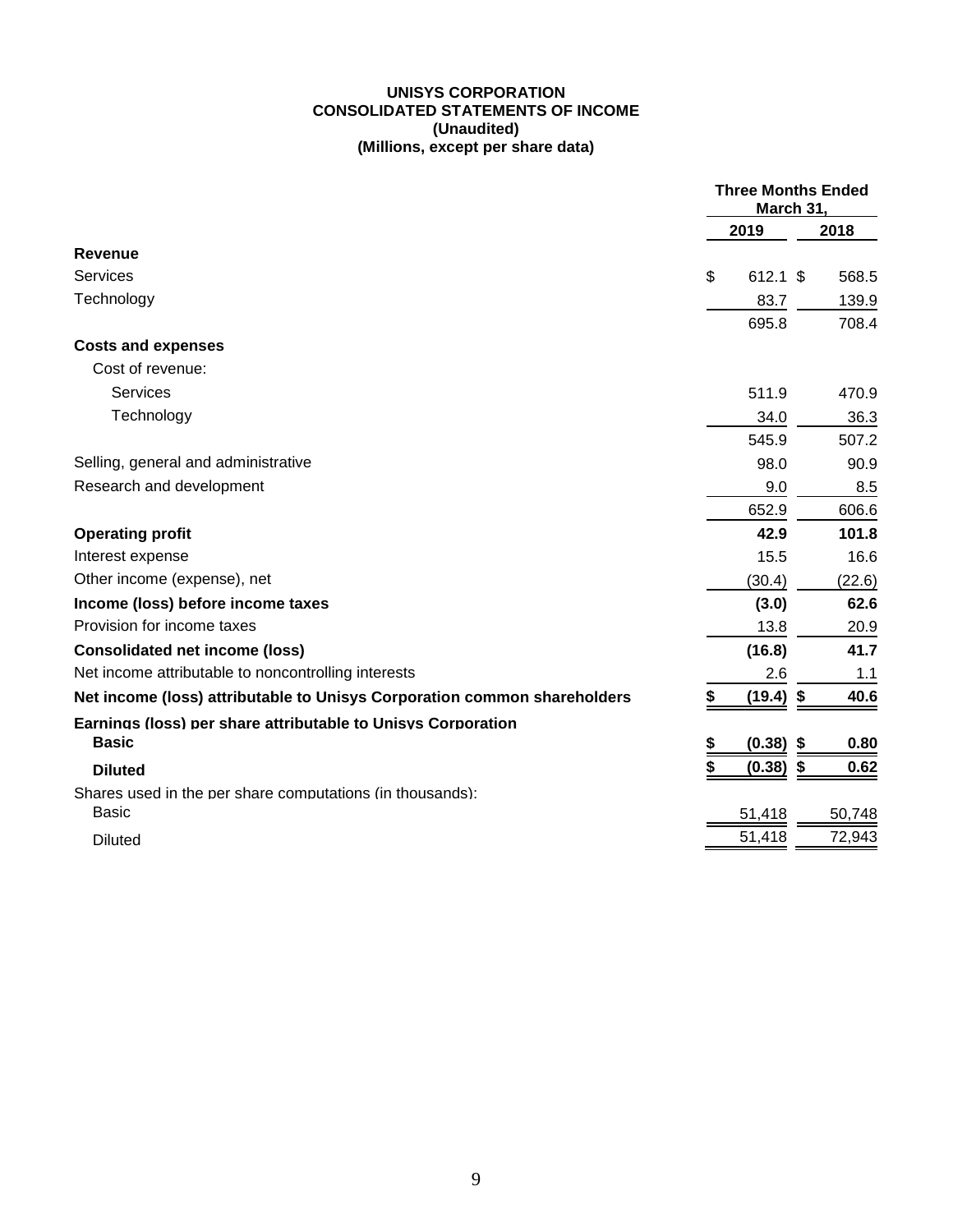#### **UNISYS CORPORATION SEGMENT RESULTS (Unaudited) (Millions)**

|                                   | Total              | Eliminations |        |    | Services         |    | Technology         |
|-----------------------------------|--------------------|--------------|--------|----|------------------|----|--------------------|
| Three Months Ended March 31, 2019 |                    |              |        |    |                  |    |                    |
| Customer revenue                  | \$<br>695.8 \$     |              |        | \$ | $612.1$ \$       |    | 83.7               |
| Intersegment                      |                    |              | (2.4)  |    |                  |    | 2.4                |
| Total revenue                     | 695.8              | S            | (2.4)  |    | 612.1            | S  | 86.1               |
| Gross profit percent              | $21.5\%$           |              |        |    | 15.4 $%$         |    | 58.1 %             |
| Operating profit percent          | 6.2 %              |              |        |    | $2.5\%$          |    | 34.1 $\frac{9}{6}$ |
| Three Months Ended March 31, 2018 |                    |              |        |    |                  |    |                    |
| Customer revenue                  | \$<br>708.4 \$     |              |        | \$ | 568.5 \$         |    | 139.9              |
| Intersegment                      |                    |              | (10.0) |    |                  |    | 10.0               |
| Total revenue                     | 708.4              | \$.          | (10.0) | S  | 568.5            | \$ | 149.9              |
| Gross profit percent              | 28.4 %             |              |        |    | 16.6 $%$         |    | 68.9%              |
| Operating profit percent          | 14.4 $\frac{9}{6}$ |              |        |    | $3.0\frac{9}{6}$ |    | 54.7 %             |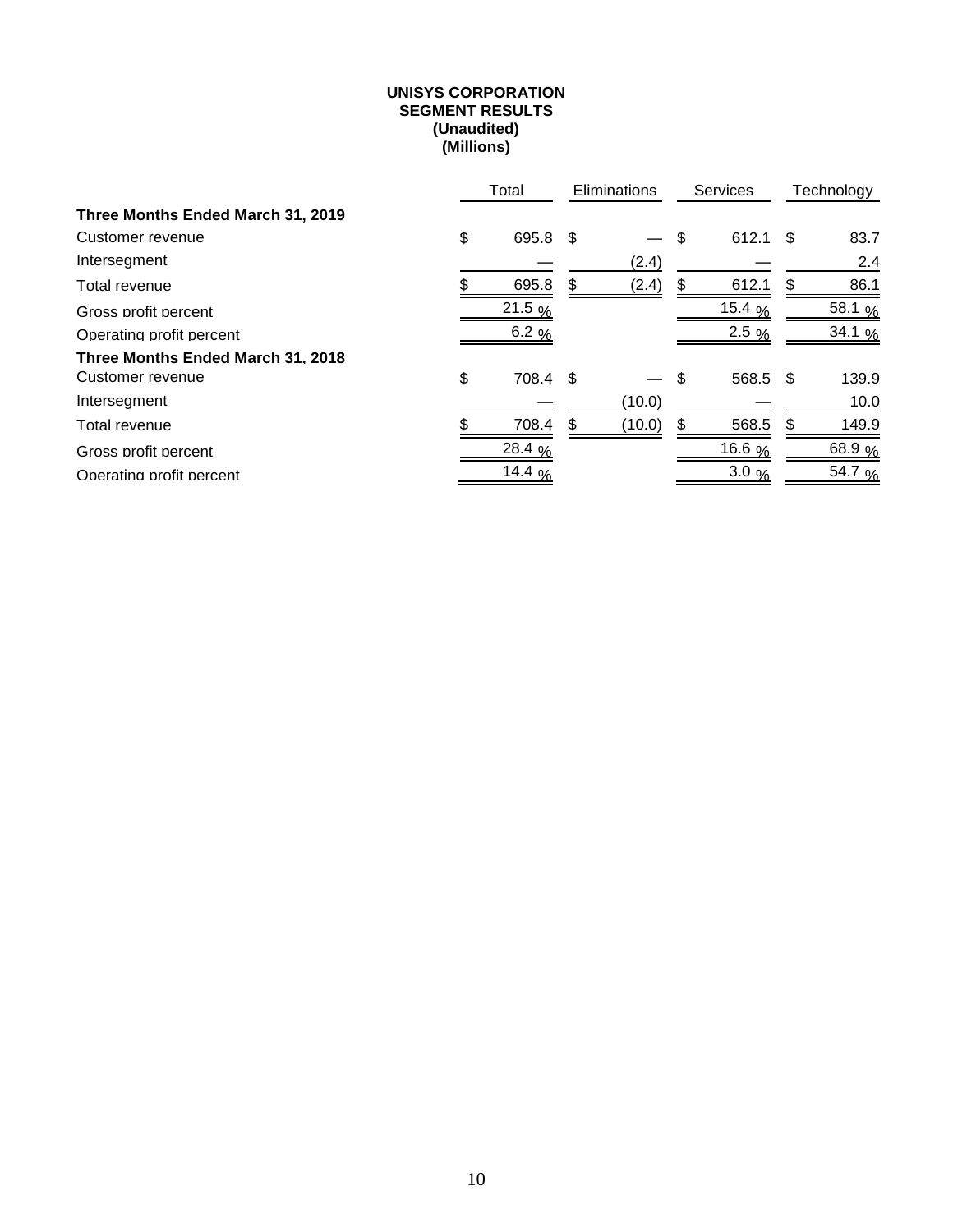#### **UNISYS CORPORATION CONSOLIDATED BALANCE SHEETS (Unaudited) (Millions)**

|                                                               | March 31, 2019         |     | December 31,<br>2018 |
|---------------------------------------------------------------|------------------------|-----|----------------------|
| <b>Assets</b>                                                 |                        |     |                      |
| Current assets:                                               |                        |     |                      |
| Cash and cash equivalents                                     | \$<br>504.6 \$         |     | 605.0                |
| Accounts receivable, net                                      | 522.7                  |     | 509.2                |
| Contract assets                                               | 30.3                   |     | 29.7                 |
| Inventories:                                                  |                        |     |                      |
| Parts and finished equipment                                  | 12.3                   |     | 14.0                 |
| Work in process and materials                                 | 12.6                   |     | 13.3                 |
| Prepaid expenses and other current assets                     | 124.8                  |     | 130.2                |
| <b>Total current assets</b>                                   | 1,207.3                |     | 1,301.4              |
| Properties                                                    | 806.4                  |     | 800.2                |
| Less-Accumulated depreciation and amortization                | 683.8                  |     | 678.9                |
| Properties, net                                               | 122.6                  |     | 121.3                |
| Outsourcing assets, net                                       | 216.2                  |     | 216.4                |
| Marketable software, net                                      | 170.7                  |     | 162.1                |
| Operating lease right-of-use assets                           | 115.5                  |     |                      |
| Prepaid postretirement assets                                 | 151.4                  |     | 147.6                |
| Deferred income taxes                                         | 111.0                  |     | 109.3                |
| Goodwill                                                      | 177.6                  |     | 177.8                |
| Restricted cash                                               | 12.2                   |     | 19.1                 |
| Other long-term assets                                        | 200.0                  |     | 202.6                |
| <b>Total assets</b>                                           | \$<br>2,484.5          | -\$ | 2,457.6              |
| <b>Liabilities and deficit</b><br><b>Current liabilities:</b> |                        |     |                      |
| Current maturities of long-term-debt                          | \$<br>7.3 <sup>5</sup> |     | 10.0                 |
| Accounts payable                                              | 213.8                  |     | 268.9                |
| Deferred revenue                                              | 292.2                  |     | 294.4                |
| Other accrued liabilities                                     | 348.6                  |     | 350.0                |
| <b>Total current liabilities</b>                              | 861.9                  |     | 923.3                |
| Long-term debt                                                | 667.1                  |     | 642.8                |
| Long-term postretirement liabilities                          | 1,927.2                |     | 1,956.5              |
| Long-term deferred revenue                                    | 158.1                  |     | 157.2                |
| Long-term operating lease liabilities                         | 97.2                   |     |                      |
| Other long-term liabilities                                   | 55.5                   |     | 77.4                 |
| Commitments and contingencies                                 |                        |     |                      |
| <b>Total deficit</b>                                          | (1,282.5)              |     | (1, 299.6)           |
| <b>Total liabilities and deficit</b>                          | \$<br>2,484.5          | \$  | 2,457.6              |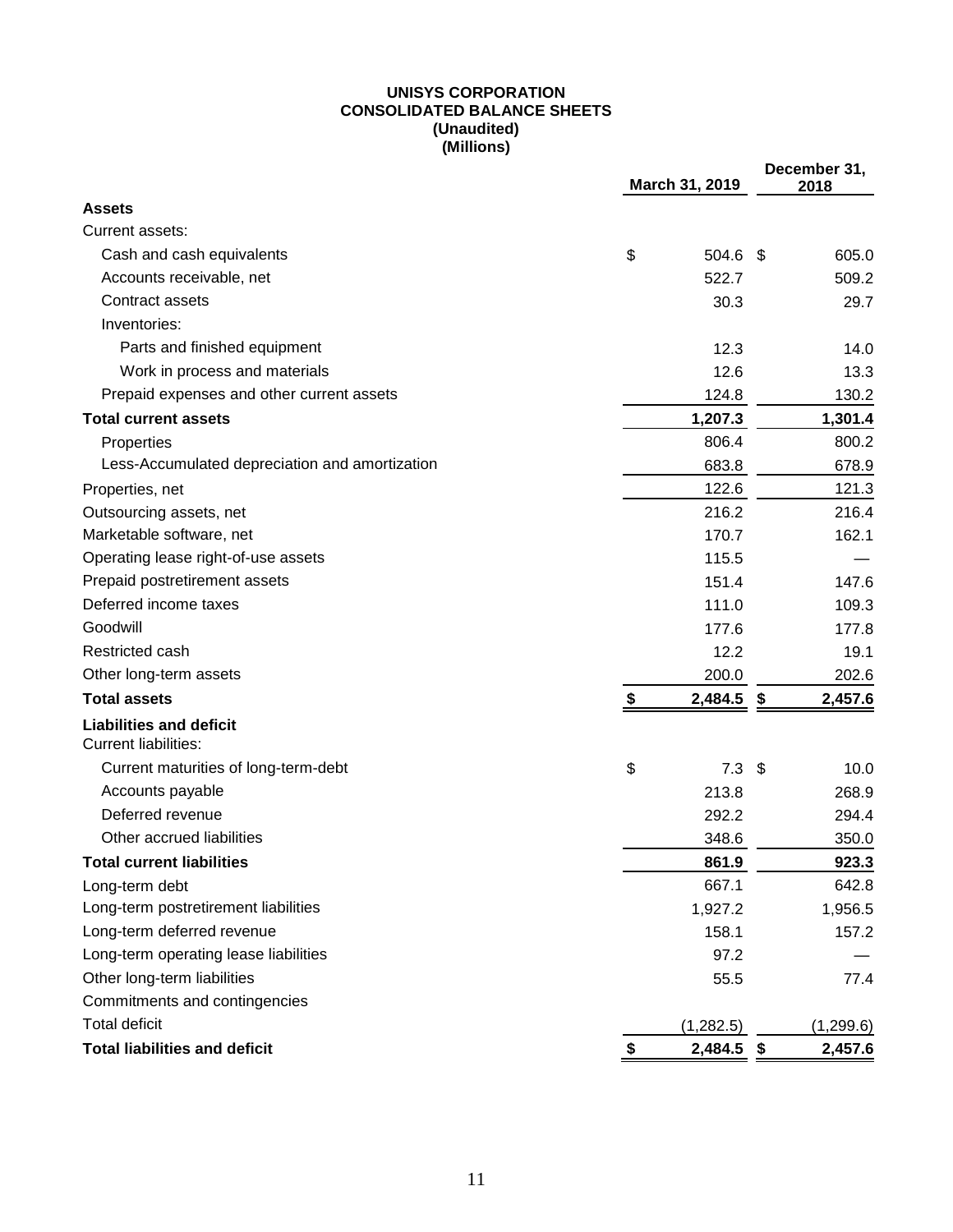#### **UNISYS CORPORATION CONSOLIDATED STATEMENTS OF CASH FLOWS (Unaudited) (Millions)**

|                                                                                                       | <b>Three Months Ended</b><br>March 31, |             |  |           |
|-------------------------------------------------------------------------------------------------------|----------------------------------------|-------------|--|-----------|
|                                                                                                       |                                        | 2019        |  | 2018      |
| Cash flows from operating activities                                                                  |                                        |             |  |           |
| Consolidated net income (loss)                                                                        | \$                                     | $(16.8)$ \$ |  | 41.7      |
| Adjustments to reconcile consolidated net income (loss) to net cash used for operating<br>activities: |                                        |             |  |           |
| Foreign currency transaction losses                                                                   |                                        | 4.8         |  | 3.3       |
| Non-cash interest expense                                                                             |                                        | 2.7         |  | 2.6       |
| Employee stock compensation                                                                           |                                        | 4.7         |  | 4.0       |
| Depreciation and amortization of properties                                                           |                                        | 9.2         |  | 11.2      |
| Depreciation and amortization of outsourcing assets                                                   |                                        | 15.8        |  | 16.1      |
| Amortization of marketable software                                                                   |                                        | 9.5         |  | 14.7      |
| Other non-cash operating activities                                                                   |                                        | (0.6)       |  | (0.9)     |
| Loss on disposal of capital assets                                                                    |                                        | 1.2         |  | 0.2       |
| Postretirement contributions                                                                          |                                        | (23.1)      |  | (30.9)    |
| Postretirement expense                                                                                |                                        | 23.5        |  | 19.3      |
| (Increase) decrease in deferred income taxes, net                                                     |                                        | (3.1)       |  | 6.0       |
| Changes in operating assets and liabilities:                                                          |                                        |             |  |           |
| Receivables, net                                                                                      |                                        | 5.5         |  | (28.0)    |
| Inventories                                                                                           |                                        | 2.6         |  | 0.8       |
| Accounts payable and other accrued liabilities                                                        |                                        | (121.0)     |  | (130.1)   |
| Other liabilities                                                                                     |                                        | 14.8        |  | 21.2      |
| Other assets                                                                                          |                                        | (0.1)       |  | (1.4)     |
| Net cash used for operating activities                                                                |                                        | (70.4)      |  | (50.2)    |
| <b>Cash flows from investing activities</b>                                                           |                                        |             |  |           |
| Proceeds from investments                                                                             |                                        | 893.9       |  | 1,222.7   |
| Purchases of investments                                                                              |                                        | (887.2)     |  | (1,208.7) |
| Investment in marketable software                                                                     |                                        | (18.0)      |  | (19.0)    |
| Capital additions of properties                                                                       |                                        | (10.7)      |  | (5.1)     |
| Capital additions of outsourcing assets                                                               |                                        | (29.4)      |  | (24.4)    |
| Net proceeds from sale of properties                                                                  |                                        | (0.1)       |  |           |
| Other                                                                                                 |                                        | (0.4)       |  | (0.4)     |
| Net cash used for investing activities                                                                |                                        | (51.9)      |  | (34.9)    |
| <b>Cash flows from financing activities</b>                                                           |                                        |             |  |           |
| Proceeds from issuance of long-term debt                                                              |                                        | 27.7        |  |           |
| Payments of long-term debt                                                                            |                                        | (8.7)       |  | (0.7)     |
| Other                                                                                                 |                                        | (4.4)       |  | (2.1)     |
| Net cash provided by (used for) financing activities                                                  |                                        | 14.6        |  | (2.8)     |
| Effect of exchange rate changes on cash, cash equivalents and restricted cash                         |                                        | 0.4         |  | 6.8       |
| Decrease in cash, cash equivalents and restricted cash                                                |                                        | (107.3)     |  | (81.1)    |
| Cash, cash equivalents and restricted cash, beginning of period                                       |                                        | 624.1       |  | 764.1     |
| Cash, cash equivalents and restricted cash, end of period                                             |                                        | 516.8 \$    |  | 683.0     |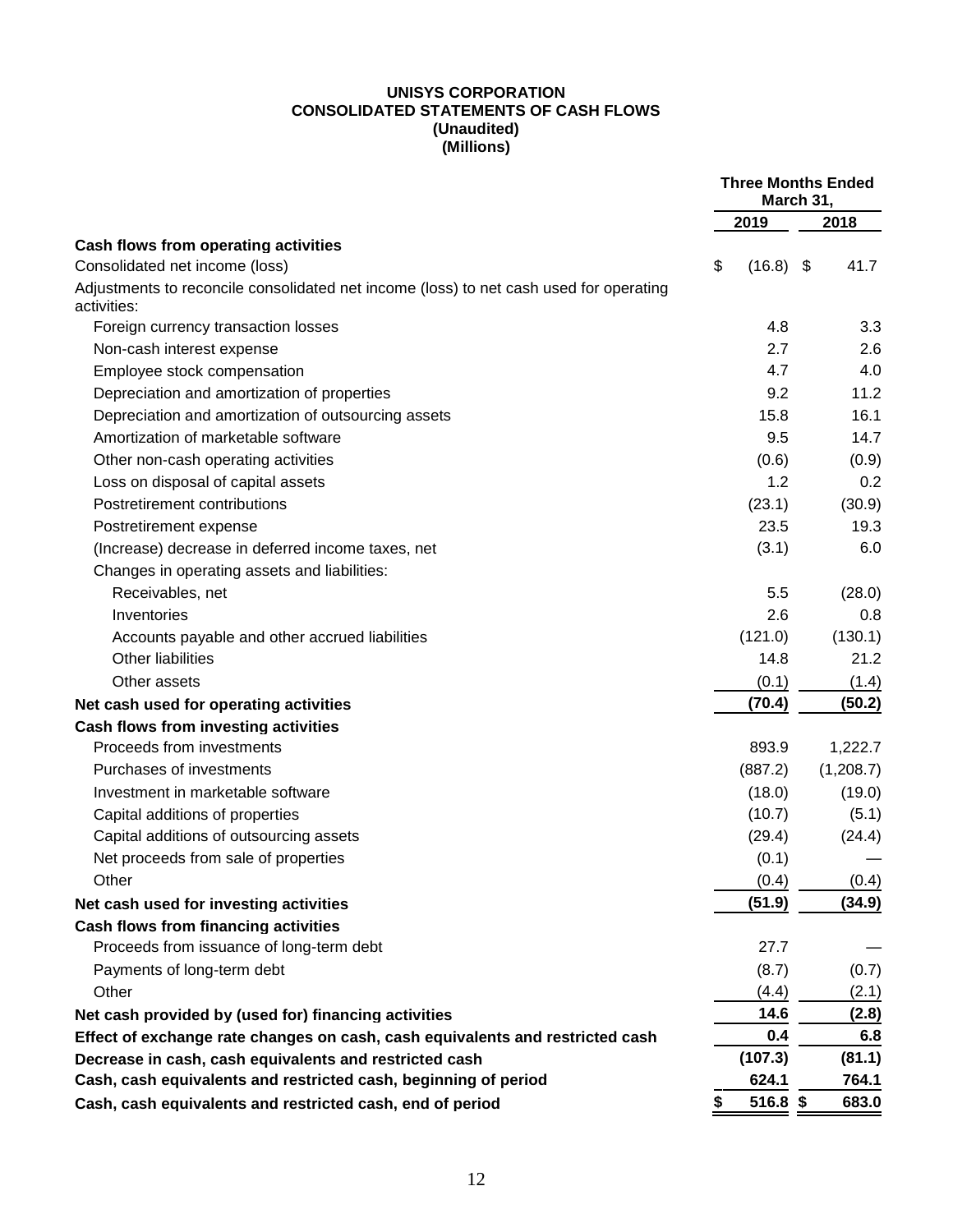#### **UNISYS CORPORATION RECONCILIATIONS OF SELECTED GAAP MEASURES TO NON-GAAP MEASURES (Unaudited) (Millions, except per share data)**

|                                                      |                                                                                          | <b>Three Months</b><br>Ended March 31, |                  |     |        |
|------------------------------------------------------|------------------------------------------------------------------------------------------|----------------------------------------|------------------|-----|--------|
|                                                      |                                                                                          |                                        | 2019             |     | 2018   |
|                                                      | GAAP net income (loss) attributable to Unisys Corporation common shareholders            | \$                                     | $(19.4)$ \$      |     | 40.6   |
| Topic 606 adjustment:                                | pretax                                                                                   |                                        |                  |     | (53.0) |
|                                                      | tax                                                                                      |                                        |                  |     | (5.3)  |
|                                                      | net of tax                                                                               |                                        |                  |     | (47.7) |
| Postretirement expense:                              | pretax                                                                                   |                                        | 23.5             |     | 19.3   |
|                                                      | tax                                                                                      |                                        | 0.1              |     | 0.3    |
|                                                      | net of tax                                                                               |                                        | 23.6             |     | 19.6   |
| Cost reduction and other expense:                    | pretax                                                                                   |                                        | 3.6              |     | (2.9)  |
|                                                      | tax                                                                                      |                                        | 0.7              |     | (0.1)  |
|                                                      | net of tax                                                                               |                                        | 2.9              |     | (2.8)  |
|                                                      | minority interest                                                                        |                                        | 0.7              |     |        |
|                                                      | net of minority interest                                                                 |                                        | 3.6              |     | (2.8)  |
|                                                      | Non-GAAP net income attributable to Unisys Corporation common shareholders               |                                        | 7.8              |     | 9.7    |
| Add interest expense on convertible notes            |                                                                                          |                                        |                  |     |        |
| share                                                | Non-GAAP net income attributable to Unisys Corporation for diluted earnings per          |                                        | 7.8              | -\$ | 9.7    |
| Weighted average shares (thousands)                  |                                                                                          |                                        | 51,418           |     | 50,748 |
| Plus incremental shares from assumed conversion:     |                                                                                          |                                        |                  |     |        |
|                                                      | Employee stock plans                                                                     |                                        | 516              |     | 327    |
|                                                      | Convertible notes                                                                        |                                        |                  |     |        |
| Non-GAAP adjusted weighted average shares            |                                                                                          |                                        | 51,934           |     | 51,075 |
| Diluted earnings (loss) per share                    |                                                                                          |                                        |                  |     |        |
| <b>GAAP basis</b>                                    |                                                                                          |                                        |                  |     |        |
|                                                      | GAAP net income (loss) attributable to Unisys Corporation for diluted earnings per share | \$                                     | $(19.4)$ \$      |     | 45.4   |
| Divided by adjusted weighted average shares          |                                                                                          |                                        | 51,418           |     | 72,943 |
| GAAP diluted earnings (loss) per share               |                                                                                          |                                        | $(0.38)$ \$      |     | 0.62   |
| <b>Non-GAAP basis</b>                                |                                                                                          |                                        |                  |     |        |
|                                                      | Non-GAAP net income attributable to Unisys Corporation for diluted earnings per share    | \$                                     | 7.8 <sup>°</sup> |     | 9.7    |
| Divided by Non-GAAP adjusted weighted average shares |                                                                                          |                                        | 51,934           |     | 51,075 |
| Non-GAAP diluted earnings per share                  |                                                                                          | S                                      | $0.15$ \$        |     | 0.19   |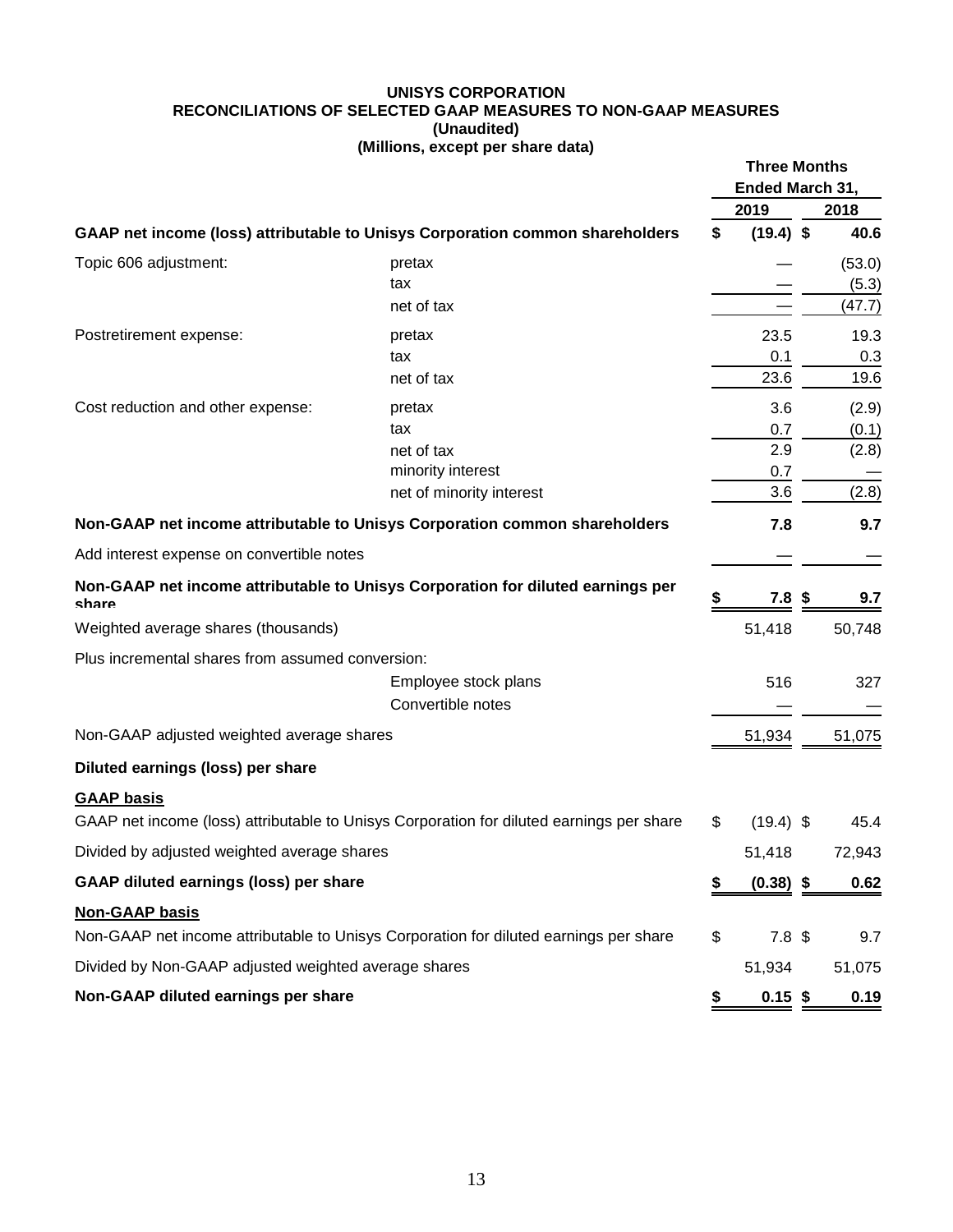#### **UNISYS CORPORATION RECONCILIATIONS OF GAAP TO NON-GAAP (Unaudited) (Millions)**

# **FREE CASH FLOW**

|                                                          | <b>Three Months</b><br><b>Ended March 31,</b> |             |  |        |
|----------------------------------------------------------|-----------------------------------------------|-------------|--|--------|
|                                                          |                                               |             |  |        |
|                                                          |                                               | 2019        |  | 2018   |
| Cash used for operations                                 | \$                                            | $(70.4)$ \$ |  | (50.2) |
| Additions to marketable software                         |                                               | (18.0)      |  | (19.0) |
| Additions to properties                                  |                                               | (10.7)      |  | (5.1)  |
| Additions to outsourcing assets                          |                                               | (29.4)      |  | (24.4) |
| Free cash flow                                           |                                               | (128.5)     |  | (98.7) |
| Postretirement funding                                   |                                               | 23.1        |  | 30.9   |
| Cost reduction and other payments, net of reimbursements |                                               | 9.5         |  | 17.0   |
| Adjusted free cash flow                                  |                                               | (95.9)      |  | (50.8) |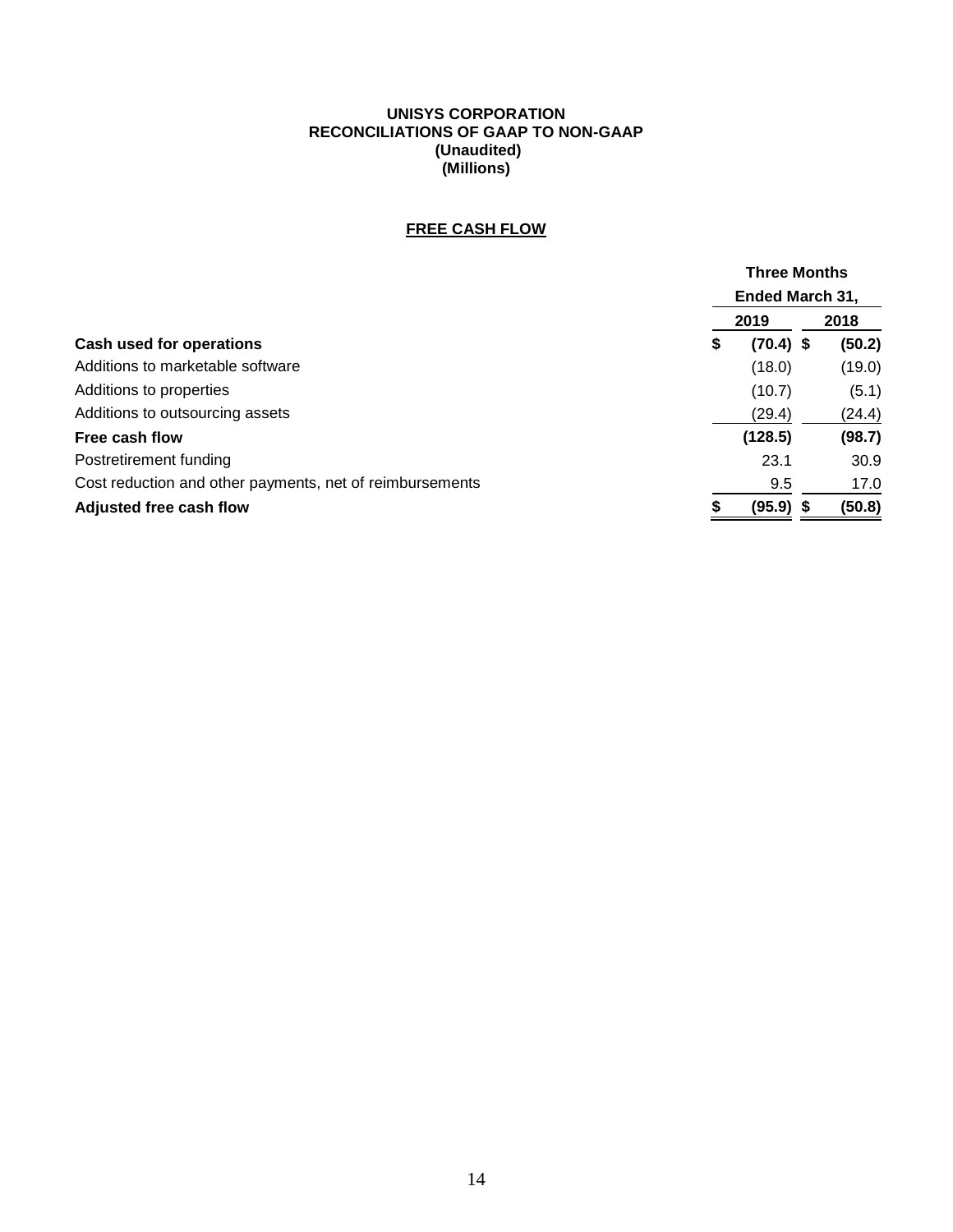#### **UNISYS CORPORATION RECONCILIATIONS OF GAAP TO NON-GAAP (Unaudited) (Millions)**

## **EBITDA**

| <b>Three Months</b><br>Ended March 31, |                                |        |
|----------------------------------------|--------------------------------|--------|
|                                        |                                |        |
| \$                                     | $(19.4)$ \$                    | 40.6   |
|                                        | 2.6                            | 1.1    |
|                                        | 12.6                           | 13.4   |
|                                        | 13.8                           | 20.9   |
|                                        | 25.0                           | 27.3   |
|                                        | 9.5                            | 14.7   |
|                                        | 44.1 \$                        | 118.0  |
| \$                                     | \$<br>$\overline{\phantom{0}}$ | (53.0) |
|                                        | 23.5                           | 19.3   |
|                                        | 2.5                            | (2.9)  |
|                                        | 4.7                            | 4.0    |
|                                        | 7.6                            | 7.5    |
|                                        | 82.4<br>-S                     | 92.9   |
|                                        |                                | 2019   |

\*Included in other (income) expense, net on the consolidated statements of income

\*\*Reduced for depreciation and amortization included above

\*\*\*Other (income) expense, net as reported on the consolidated statements of income less postretirement expense, interest income and items included in cost reduction and other expense

|                                                     |     | <b>Three Months</b>    |  |        |  |  |
|-----------------------------------------------------|-----|------------------------|--|--------|--|--|
|                                                     |     | <b>Ended March 31,</b> |  |        |  |  |
|                                                     |     | 2019                   |  | 2018   |  |  |
| Revenue                                             | S   | 695.8                  |  | 708.4  |  |  |
| Non-GAAP revenue                                    | \$. | 693.8                  |  | 655.4  |  |  |
| Net income (loss) as a percentage of revenue        |     | $(2.8)$ %              |  | 5.7%   |  |  |
| Adjusted EBITDA as a percentage of Non-GAAP revenue |     | 11.9%                  |  | 14.2 % |  |  |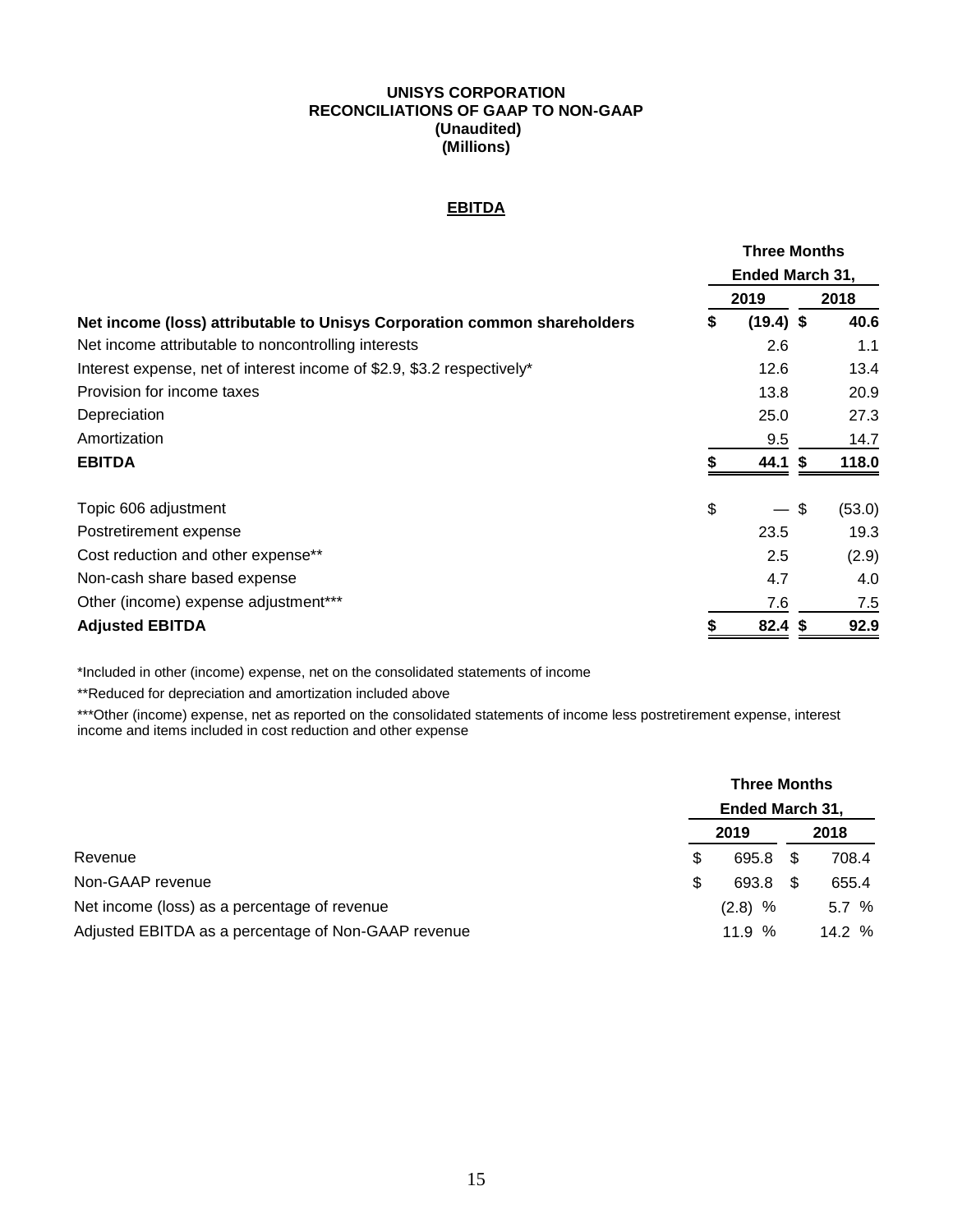#### **UNISYS CORPORATION RECONCILIATIONS OF GAAP SEGMENT REPORTING TO NON-GAAP SEGMENT REPORTING (Unaudited) (Millions)**

|                                    | <b>Three Months</b>     |        |
|------------------------------------|-------------------------|--------|
| <b>Services Segment</b>            | Ended March 31,         |        |
|                                    | 2019                    | 2018   |
| <b>GAAP total revenue</b>          | \$<br>$612.1$ \$        | 568.5  |
| Restructuring reimbursement        | (2.0)                   |        |
| <b>Non-GAAP revenue</b>            | \$<br>610.1 \$          | 568.5  |
| <b>GAAP gross margin</b>           | \$<br>$94.5$ \$         | 94.1   |
| Restructuring reimbursement        | (2.0)                   |        |
| Non-GAAP gross margin              | $92.5$ \$<br>\$         | 94.1   |
| <b>GAAP operating profit</b>       | \$<br>15.2 <sup>5</sup> | 17.1   |
| Restructuring reimbursement        | (2.0)                   |        |
| <b>Non-GAAP operating profit</b>   | \$<br>$13.2$ \$         | 17.1   |
| <b>GAAP gross margin %</b>         | 15.4 %                  | 16.6 % |
| Non-GAAP gross margin %            | 15.2 %                  | 16.6 % |
| <b>GAAP operating profit %</b>     | 2.5%                    | 3.0%   |
| <b>Non-GAAP operating profit %</b> | 2.2%                    | 3.0%   |
|                                    | <b>Three Months</b>     |        |
| <b>Technology Segment</b>          | Ended March 31,         |        |
|                                    | 2019                    | 2018   |
| <b>GAAP total revenue</b>          | \$<br>86.1 \$           | 149.9  |
| Topic 606 adjustment               |                         | (53.0) |
| <b>Non-GAAP revenue</b>            | \$<br>86.1 \$           | 96.9   |
| <b>GAAP gross margin</b>           | \$<br>50.0 <sup>5</sup> | 103.3  |
| Topic 606 adjustment               |                         | (53.0) |
| Non-GAAP gross margin              | \$<br>50.0~\$           | 50.3   |
| <b>GAAP operating profit</b>       | \$<br>$29.4$ \$         | 82.0   |
| Topic 606 adjustment               |                         | (53.0) |
| <b>Non-GAAP operating profit</b>   | $29.4$ \$<br>\$         | 29.0   |
| <b>GAAP gross margin %</b>         | 58.1 %                  | 68.9 % |
| Non-GAAP gross margin %            | 58.1 %                  | 51.9 % |
| <b>GAAP operating profit %</b>     | 34.1 %                  | 54.7 % |
| Non-GAAP operating profit %        | 34.1 %                  | 29.9 % |